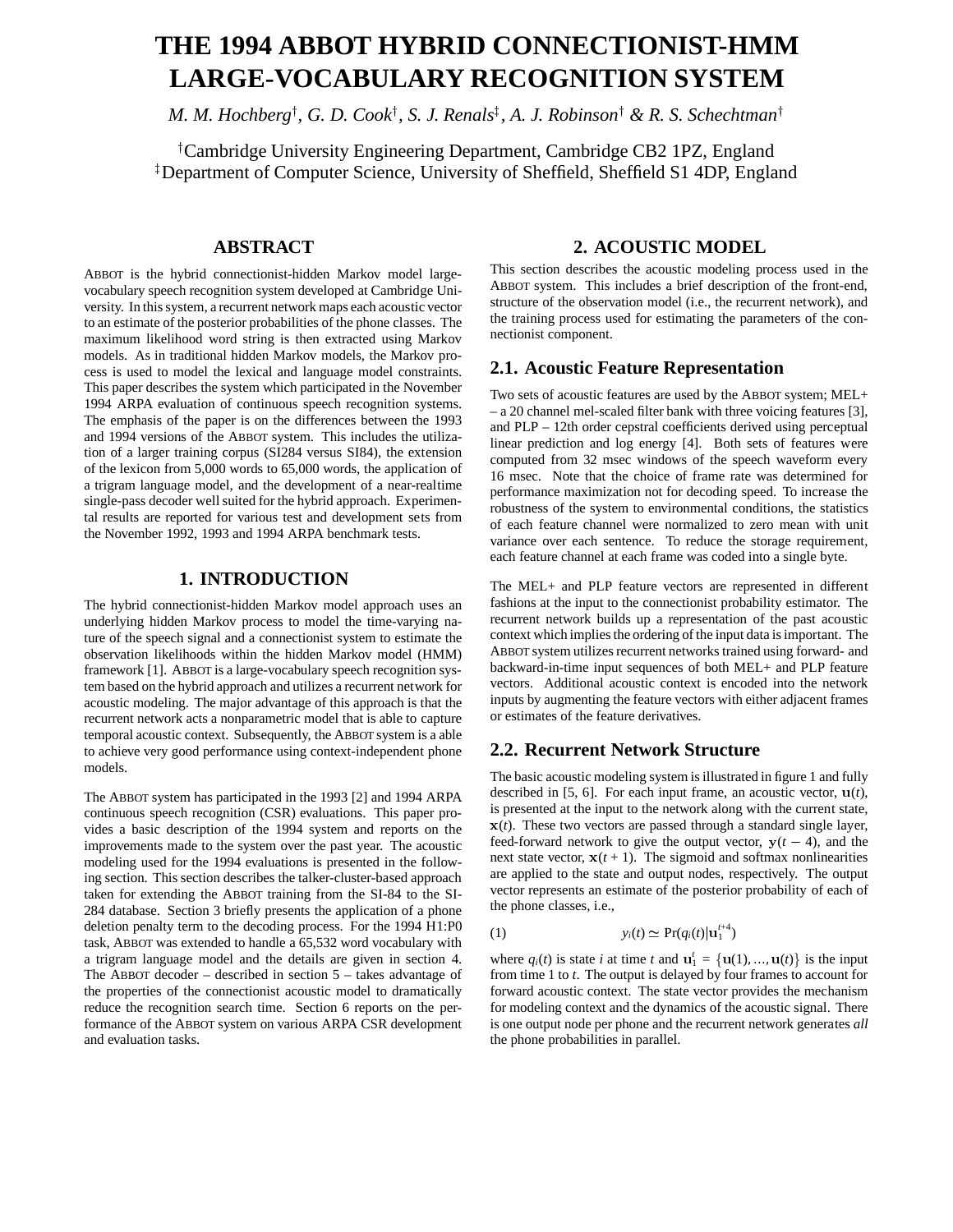

Figure 1: The recurrent network used for phone probability estimation.

The acoustic training procedure is fully described in [5, 6]. The approach is based on Viterbi training where each frame of training data is assigned a phone label based on an utterance orthography and the current model. The recurrent network is then trained – using the back-propagation-through-time algorithm  $[7]$  – to map the input acoustic vector sequence to the phone label sequence. The labels are then reassigned and the process iterates. The initial alignments for the ABBOT system were derived from a recurrent network trained on the TIMIT database.

## **2.3. Front-end Model Merging**

The ABBOT results from the 1993 ARPA evaluations showed a dramatic performance improvement from merging multiple recurrent networks trained on different input representations. A linear merging approach was used for the 1993 system, i.e., setting

(2) 
$$
y_i(t) = \frac{1}{K} \sum_{k=1}^{K} y_i^{(k)}(t)
$$

where  $y_i^{(k)}(t)$  is the posterior probability estimate by the *k*th model. Recent work [8] has indicated that a better approach is to merge the network outputs in the log domain, i.e.,

(3) 
$$
\log y_i(t) = \frac{1}{K} \sum_{k=1}^{K} \log y_i^{(k)}(t) - B
$$

where  $B$  is a constant to insure that  $y$  is a valid probability distribution. The log-domain merge is the approach used by the 1994 ABBOT system.

## **2.4. Talker-Cluster Merging**

Recent work on merging networks trained on different talkers has been motivated by two factors. The primary goal was to fully utilize the great amount of training data available. Due to memory and time limitations, it was difficult to directly train a recurrent network using the full SI-284 training corpus. The approach taken was to use multiple networks trained from subsets of the data and merge the outputs. The second motivating factor for this approach was to reduce the effects of inter-speaker variability. To minimize this effect, multiple connectionist models are each trained on a subset of the training data. The subsets are formed by clustering the utterances so as to minimize the variability within each subset.

**Talker Clustering** The talker clustering is based on the LBG algorithm for vector quantization [9] using a distance measure which has been shown to give good discrimination performance for speaker identification [10]. The clustering algorithm is a hierarchical divisive procedure and starts with a single cluster consisting of a pattern vector for each training utterance. The pattern vector is the sample covariance matrix *S* of the input data from the utterance. Each cluster *j* is described by a cluster covariance matrix  $\Sigma_j$  derived from the utterances in the cluster. The data is randomly split into two disjoint clusters and the cluster covariances are re-computed. Each pattern is assigned to a cluster based on estimate of the log-likelihood of *S* given  $\Sigma_i$ , i.e.,

(4) 
$$
l(S; \Sigma_j) = \frac{Nn}{2} \left\{ \log( |\Sigma_j^{-1} S|)^{1/n} - \frac{1}{n} \text{tr}(\Sigma_j^{-1} S) \right\}.
$$

Here, *N* is the number of samples in the utterance, *n* is the dimensionality of the feature vector and tr indicates the trace of a matrix. The cluster covariances are re-computed after all of the patterns have been assigned to a cluster. This process continues until each cluster is stable and there is no movement of patterns between clusters. The cluster consisting of the largest number of patterns is then randomly split into two clusters, and the process continues as before. This continues until the desired number of clusters – five in the experiments described here – have been created.

For reasons related to training of the recurrent networks, it is desirable to have the same number of tokens in each cluster. This is accomplished by assigning a scale factor  $\beta_i$  to each cluster log-likelihood score. This subset-size normalization is applied after completion of the clustering algorithm. The clustering procedure is then re-run using fixed cluster covariances and only re-assigning the utterance labels. This is an iterative procedure where  $\beta_j$  is defined as

(5) 
$$
\beta_j^m = \left\{ 1 + \left( \frac{n_j - N}{N} \right) \epsilon \right\} \beta_j^{m-1}
$$

and where  $n_i$  is the number of patterns in cluster *j*, *N* is the desired number of patterns per cluster, *m* is the iteration, and  $\epsilon$  is a small constant.

**Merging Based on Talker Cluster** Each cluster is defined in terms of its covariance  $\Sigma_j$ , its weight  $\beta_j$  and a list of utterances  $U_j$  which generate the covariance. The  $U_i$  are used as training data for cluster dependent models. Thus, for each subset of the data, a recurrent network is trained to estimate phone probabilities. When an utterance is to be decoded, the covariance of the acoustic feature vectors *S* is computed. The posterior probability of the *j*th cluster model <sup>ω</sup>*<sup>j</sup>* given the data *U* is then estimated by

(6) 
$$
P(\omega_j|U,\alpha) \sim l(S;\Sigma_j)^{\alpha} \beta_j^{\alpha}
$$

where  $\alpha$  is an empirically determined tuning parameter. The outputs of the recurrent networks are then merged using

(7) 
$$
y_i(t) = \sum_{k=1}^K P(\omega_k | U, \alpha) y_i^{(k)}(t).
$$

The 1994 ABBOT system utilized both front-end and talker-cluster merging. With four different feature representations and five talker clusters, this resulted in training and decoding with twenty recurrent networks with approximately two million free acoustic modeling parameters. Generating the output probabilities was accomplished by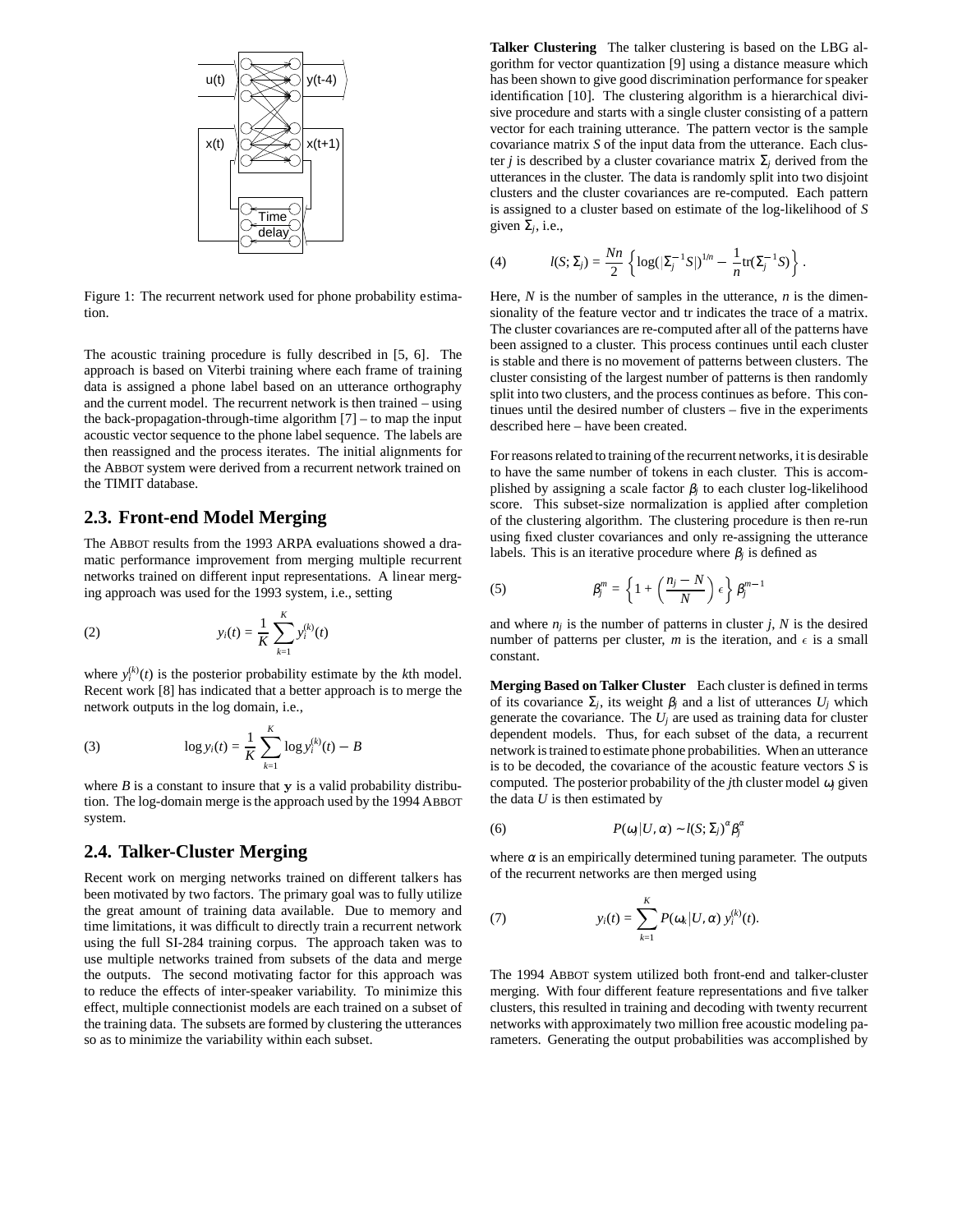first merging across cluster for each feature representation and then log-domain merging across each feature representation. The computational requirement for the recognition-time probability estimation process can be significantly reduced by a factor of five by only using the most probable cluster (i.e., setting  $\alpha = \infty$ ) with only a minimal impact on performance.

## **3. PHONE DELETION PENALTY**

During the investigation of different phone-duration models, it was discovered that providing a *phone deletion penalty* could substantially improve the recognition performance [11]. The phone deletion penalty is a multiplicative scale factor to the state path likelihood, i.e., the applied state path likelihood is given by

(8) 
$$
L^{\text{app}}(\text{path}) = \kappa^n L(\text{path})
$$

where *L*(path) is the path likelihood specified by the Markov process on the states,  $\kappa$  is the phone deletion penalty, and *n* is the number of phones in the path. For  $\kappa > 1$ , this approach discourages deletions. This value was determined empirically on development data.

## **4. LEXICON AND LANGUAGE MODEL**

Three different word lists and four different language models were used in the experiments reported in this paper. The standard word lists used were the 5k word, closed vocabulary specified for the 1993 H2:C1 test, and the 20k word, open vocabulary specified for the 1994 H1:C1 test. A lexicon with 65,532 entries was also developed. The word list was generated from the complete set of WSJ text data, including the material used as development data. The procedure for determining the word list is as follows:

- 1. Every year of WSJ text data (excluding the development test data) was split into two, and unigram count files were derived for the fifteen periods from the start of 1987 to the first half of 1994.
- 2. Each unigram count file was converted to a unigram p.d.f. then weighted by  $\alpha^t$  where  $0.0 < \alpha \leq 1.0$  and *t* was the number of six month periods before the first half of 1994. The result was summed and then renormalised to a p.d.f. The word frequency list was examined and a list of 1,526 non-words was created to be excluded from the lexicon. These were mostly misspellings, acronyms and formatting errors. The most probable 65,536 words not in the excluded list were extracted and the out-ofvocabulary (OOV) rate computed for the development test set.
- 3. Step 2. was repeated to find the  $\alpha$  that minimised the OOV rate.
- 4. Steps 1. and 2. were repeated with the fixed  $\alpha$  and the development test material included. The most frequent 65,532 words formed the final lexicon.

This goal of this procedure is to discount those words that did not occur recently.

The 1993 ABBOT system used a pronunciation lexicon supplied by Dragon Systems [12]. This lexicon provided coverage for the SI-284 training and 1993 CSR evaluations. The corresponding phone set uses 79 phone symbols where the vowels have three levels of stress. Because of the new requirements for larger and different vocabularies, the 1994 ABBOT system employed pronunciations derived primarily from a lexicon supplied by LIMSI-CNRS. The LIMSI-CNRS lexicon did not provide full coverage of the 65,532 words specified in section 4 and was expanded in the following fashion. First, the 1993 LIMSI dictionary was extended with those words that could easily be derived from the existing entries by the addition of suffices or the merging of two words. This resulted in approximately 35,000 entries. The remaining entries were obtained by the International Computer Science Institute (ICSI) from the CMU, COMLEX, TIMIT, OGI Numbers, and BEEP dictionaries and a TTS system using a probabilistic mapping technique to unify the phone sets and provide multiple pronunciations [13]. A set of rules provided by ICSI were employed to expand the phone set/lexicon to specify stops as flaps or closures and (possibly) releases [13]. This resulted in a total of 54 phones in the lexicon. Multiple pronunciations were assigned probabilities based on their frequency of occurance in the training data [2].

The standard language models used were the 1992 20k, open, nonverbalized punctuation trigram, the 1993 H2:C1 bigram, 1993 H2:P0 trigram, and the 1994 H1:C1 trigram language models. For the 65,532 word list, the CMU language modeling tools were used to build a standard 1-3 backoff trigram language model. This language model was based on the counts of both the full training and development test sets. Note that standard text processing was used without modifications to the text filters.

## **5. DECODER**

The acoustic modeling in ABBOT is somewhat different to the contextdependent mixture model approach used in most other systems. In particular, the following differences have proven to be important in the design of an efficient decoder:

- The connectionist system directly estimates posterior probabilities,  $P(\text{phone} \mid \text{data})$ , rather than likelihoods,  $p(\text{data} \mid \text{phone})$ ;
- Context-independent acoustic modeling leads to a small set of basic HMMs (typically 40–80), rather than several thousand context-dependent models;
- Connectionist probability estimation enables the computation of all phone probability estimates at each frame without much additional computational cost.

By making effective use of these properties of hybrid systems, the single-pass decoder – referred to as NOWAY – operates at approximately 15× realtime on an HP735 workstation for a 20,000 word task using a backed-off trigram language model. At the cost of 7% relative search error, decoding time can be speeded up to approximately realtime.

# **5.1. Basic Algorithm**

The search algorithm described here is partially time-asynchronous and is based on the ideas of stack decoding [14, 15]. The Viterbi criterion is used  $-$  i.e., the full likelihood is not computed  $-$  so the algorithm may be regarded as a reordered time-synchronous Viterbi search. For simplicity of presentation, we consider decoding a single utterance of length *T*.

The basic data structure of the search algorithm is a priority queue, or *stack*. The elements of the stack are *hypotheses*; a hypothesis *h* contains a proposed decoding *W<sup>h</sup>* up to a given reference time  $t_h$  with a log likelihood  $L_h$ .  $W_h$  is comprised of a word sequence  $\{w_h(0), w_h(1), \ldots\}.$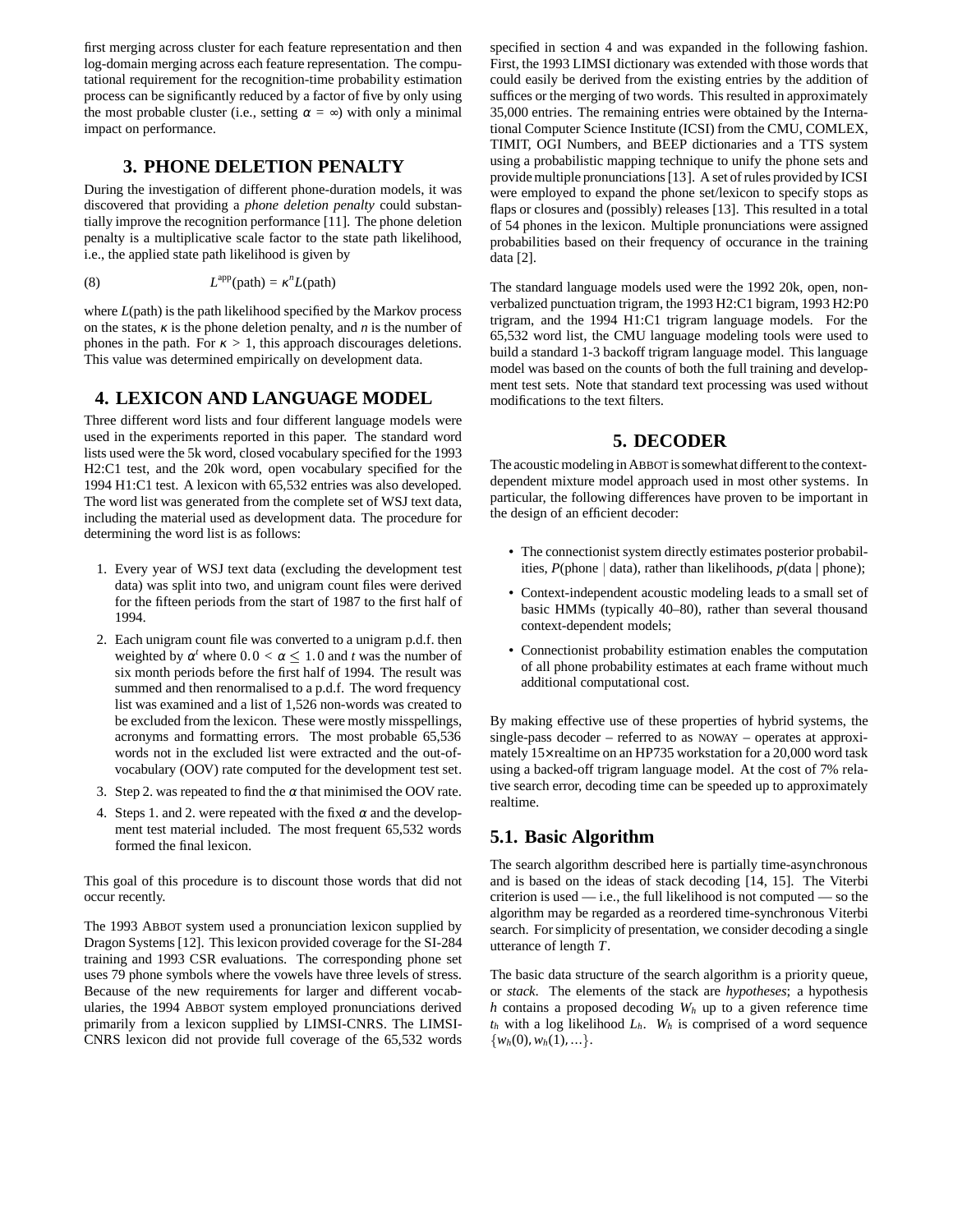A fundamental decision that must be made in the stack decoding algorithm is which hypothesis in the stack should extended. To avoid using a multi-pass or look-ahead approach, an approximation to the *A* ∗ criterion is used which utilizes an estimate of the least upper bound on the likelihood of all paths at a particular time. Using this approximation, hypotheses need only be compared with other hypotheses with the same reference time. This implies using a set of stacks: one for each time frame of the utterance to be decoded. This approach has been successfully used by Bahl and Jelinek [14] and Paul [15]. In NOWAY, an initial estimate of  $\text{lub}L(t_h)$  (the least upper bound at time *th*) is generated from the network outputs. The *n* most probable phone posteriors (not including the most probable) are averaged and converted to a scaled likelihood by dividing by a uniform prior. This estimate of  $lubL(t<sub>h</sub>)$  is then updated whenever a particular hypothesis extension has a higher likelihood at *th*.

The bulk of the work is done when propagating the active hypotheses forward in parallel. For efficiency, the lexicon is stored as a tree. Each *node* in the tree corresponds to a phone in a particular set of pronunciations and the use of this structure reduces the number of constituent phone models required by a factor of three or four. The root node of the tree corresponds to a pause model — a single state silence model which may be skipped — to allow for optional inter-word pauses. The set of hypotheses (with the same extension start-time) is propagated through the same tree and share acoustic information with their scores differing only in language model information and start scores. The tree is searched in a time-synchronous, breadth-first manner, although there is no *a priori* reason for preferring this to a depth-first search.

The basic decoding algorithm can be summarized as follows:

- 1. Set  $t = 0$ ; lub $L(\tau) = -\infty$ ,  $0 \leq \tau < T$ ; Initial null hypothesis:  $t_h = 0$ ;  $L_h = 0$  and  $W_h = \text{NULL}$ .
- 2. Push initial hypothesis onto *stack*(0).
- 3. If (end-of-utterance) output top of *stack*(*t*) and exit.
- 4. Else process *stack*(*t*):
	- Pop all hypotheses into active hypothesis list, *hlist*.
	- If *hlist* is not empty expand hypotheses in parallel:
		- **–** Activate root node of lexical tree
		- **–** Propagate hypotheses forward time-synchronously and activate new nodes
		- **–** Prune active nodes according to likelihood-based and posterior-based pruning criteria (see section )
		- **–** Update lub*L*(*t*) if required
		- **–** At word-end nodes within envelope, extend hypotheses by one word, incorporate exact language model (LM) score, push hypotheses onto relevant stack.
		- **–** Continue if any nodes are active

```
5. t ← t + 1; goto 3
```
The use of a language model is essential to constrain the search space in large vocabulary recognition. However there is a tradeoff between accessing the required language model probabilities and the efficiency gain obtained in the search by their application. Incremental caching of language model probabilities as they are accessed is used to aid efficient retrieval. In a tree-based lexicon, the correct way to

take advantage of the language model to reduce the search is by computing the maximum language model probability for each node. This involves taking a maximum over the language model probabilities of all words that use that node in their pronunciation given the hypotheses that they are extending. This involves a significant amount of computation, particularly in nodes close to the root of the tree which are part of the pronunciations of many words. In these cases, an approximated upper bound on the language model probability – namely the maximum bigram probability given a context – is used instead of the exact value. The set of default bigrams is computed in advance and stored in a table. Experiments have indicated that using this approximation is more efficient at all word-internal stages of the search and the exact language model probabilities are used only at word ends. Incremental language model caching is still used at word ends, giving a 50% speedup. In this case, all hypotheses are propagated in parallel and only individually evaluated at word ends. Experiments in which individual hypotheses may be separately pruned at each node have been carried out, but do not show any efficiency improvements.

## **5.2. Pruning**

In conventional and hybrid HMM systems, the search space is evaluated by computing likelihood estimates of the acoustic data having been generated by a particular utterance model. Pruning strategies are generally likelihood-based and involve the specification of a *envelope* ∆ around the likelihood *L* of the most probable partial hypothesis at time *t*. Hypotheses whose likelihood falls outside the envelope (i.e., those hypotheses with a likelihood  $L' < L - \Delta$ ) are pruned. The number of hypotheses on the stack is also limited which provides another mechanism for reducing the search space. Both these likelihood-based pruning strategies are used in the ABBOT system.

Another NOWAY pruning strategy makes use of the phone posterior probabilities estimated by the connectionist system. These probabilities may be regarded as a local estimate of the presence of a phone at a particular time frame. If the posterior probability estimate of a phone given a frame of acoustic data is below a threshold, then all words containing that phone at that time frame may be pruned. This strategy can be efficiently implemented within a tree structured lexicon and is referred to as *phone deactivation pruning*. The posterior probability threshold used to make the pruning decision is empirically determined using development data and is constant for all phones. Phone deactivation pruning takes advantage of the fact that ABBOT's basic acoustic component directly estimates posterior probabilities rather than likelihoods. To carry out an equivalent approach in a likelihood-based system requires summing over a (possibly large) set of baseform HMMs.

|           |              | Acoustic | Input               |
|-----------|--------------|----------|---------------------|
| System ID | Lexicon      | Training | Format              |
|           | Dragon       | SI-84    | 5 frame window      |
| 2         | <b>LIMSI</b> | SI-84    | $\Delta$ parameters |
| 3         | <b>LIMSI</b> | SI-284   | $\Delta$ parameters |

Table 1: Summary of systems. The *input format* column refers to what information is presented at the input of the recurrent network and ∆ indicates that differenced parameters are used.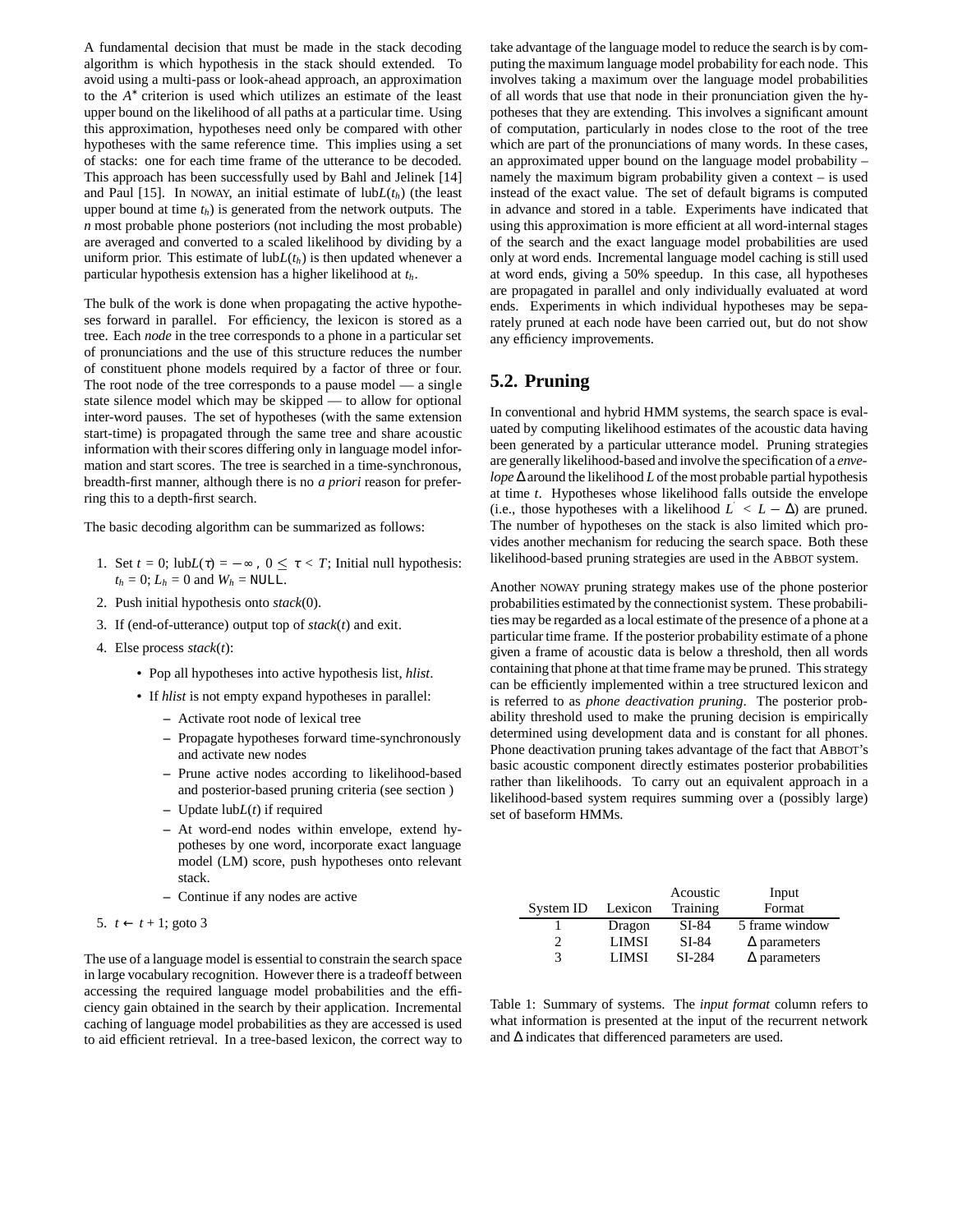#### **6. RESULTS**

Results are reported on evaluation and development tests from the 1992, 1993 and 1994 ARPA CSR evaluations. The particular tests evaluated in this paper are:

- **20k(92)** The 1992 evaluation test using an open 20,000 word vocabulary with non-verbalized punctuation.
- **S5(93)** The 1993 spoke 5 development test using a 5,000 word, closed vocabulary (Sennheiser microphone).
- **H2(93)** The 1993 small-site hub 2 evaluation task using a 5,000 word, closed vocabulary.
- **H1(94)** The 1994 hub 1 evaluation task using an unlimited vocabulary.

Various systems – reflecting the progression of ABBOT from the 1993 to 1994 ARPA CSR evaluations – were evaluated on the above tests. These systems are summarized in table 1. Please note that all the results reported here are not phone-mediated and the 1994 results are pre-adjudication. Unless otherwise noted, systems trained on SI-84 utilized front-end merging while systems trained on SI-284 utilized both front-end and talker-cluster merging.

## **6.1. Acoustic Modeling Results**

Table 2 shows the performance of the two SI-84 systems on the H2(93) task. The top of the table shows the performance of the system using various single recurrent networks as the acoustic model (i.e., no merging). Here F- and B- indicate forward- and backward-intime input to the recurrent network, respectively. The bottom rows of the table show the performance for a linear merge, log-domain merge, and log-domain merge with the phone deletion penalty.

Table 3 reports the ABBOT results for going from SI-84 to SI-284 training. Although the improvement is significant, it is not as great as seen by conventional HMM-based systems. This is probably due to insufficient training and improvement is expected with further investigation into the training schedule.

The results for different methods of talker-cluster merging are shown in table 4. The table shows that using only the most probable talker cluster has no real adverse affect on the performance. The table also shows the performance improvement gained by expanding the lexicon to 65,532 words. The difference in performance reflects the difference in OOV words between the two lexicons.

|                               | Error Rate, %    |          |  |
|-------------------------------|------------------|----------|--|
| Feature                       | System 1         | System 2 |  |
| $f-MEL+$                      | 16.2             | 15.5     |  |
| $b$ -MEL+                     | 16.1             | 15.7     |  |
| $f-PI.P$                      | 16.5             | 16.1     |  |
| b-PLP                         | 15.2             | 15.3     |  |
| linear merge                  | $13.4^{\dagger}$ | 13.7     |  |
| log merge                     | 12.4             | 13.0     |  |
| $log$ merge + phone del. pen. | 10.9             | 12.1     |  |

Table 2: Results showing the performance improvement for merging and phone deletion on the H2(93) task. Both systems utilize the standard bigram language model. A version of ABBOT close to the 1993 CSR H2:C1 evaluation system is denoted by  $\dagger$ .

| Error Rate, % |          |                  |            |  |
|---------------|----------|------------------|------------|--|
| Test          | System 2 | System 3         | Improv., % |  |
| H2(93)        | 9.3      | 8.1              | 13         |  |
| H1(94)        | 17.5     | $14.7^{\dagger}$ | 16         |  |

Table 3: Comparison of SI-84 and SI-284 acoustic training. System 2 and 3 reflect SI-84 and SI-284 training, respectively. Both systems use the standard 1993 5k vocabulary and trigram language model for the H2(93) test and the standard 1994 20k vocabulary and trigram language model for the H1(94) task. The 1994 CSR H1:C1 evaluation system is denoted by  $\dagger$ .

| <b>Talker Cluster</b> | Lexicon | Error Rate, %     |
|-----------------------|---------|-------------------|
| merged                | 20k     | 14.7              |
| most probable         | 20k     | 14.8              |
| merged                | 64k     | $12.9^{\ddagger}$ |

Table 4: Performance for using talker-cluster merging and 65,532 word lexicon evaluated on the H1(94) with system 3. The 1994 CSR H1:C1 and H1:P0 evaluation systems are denoted by  $\dagger$  and  $\dagger$ , respectively.

## **6.2. Decoder Results**

Table 5 illustrates the NOWAY decoding performance relative to the phone deactivation pruning threshold. Note that applying posteriorbased pruning with a threshold of 0.000075 gives around an order of magnitude improvement in the decoding speed with an increased relative search error of less than 2%. The best parameter setting for realtime decoding is not shown in the table. However, using a posterior threshold of 0.0005, an envelope of 8 and a stack size of 7 results in realtime performance (on an HP735) with a relative search error of around 7%. On the H1:P0 task with 65,532 words and trigram language model, a decoding speed of  $20 \times$  realtime (HP735) was obtained with 2% relative search error (13.0% word error) using a posterior threshold of 0.000075, an envelope of 9 and a stack size of 15. As a final note on decoder performance, initial results indicate that the NOWAY decoder running on a PC (90MHz Pentium) with 64Mbytes of memory takes only twice as long as an HP735.

| <b>Pruning Parameters</b> |           | S5(93) |       | 20k(92) |       |
|---------------------------|-----------|--------|-------|---------|-------|
| Envelope                  | Threshold | Time   | Error | Time    | Error |
| 10                        | 0.0       | 165.3  | 12.2  | 175.1   | 12.4  |
| 10                        | 0.000075  | 16.1   | 12.1  | 15.7    | 12.6  |
| 10                        | 0.0005    | 4.3    | 12.2  | 3.9     | 12.9  |
| 10                        | 0.003     | 1.4    | 14.3  | 1.3     | 14.9  |
| 8                         | 0.0       | 46.8   | 12.5  | 50.4    | 12.6  |
| 8                         | 0.000075  | 5.4    | 12.2  | 4.9     | 12.8  |
| 8                         | 0.0005    | 1.7    | 12.6  | 1.5     | 13.6  |
|                           | 0.003     | 0.6    | 15.0  | 0.6     | 15.8  |

Table 5: Decoding performance with respect to varying phone deactivation pruning threshold. The maximum stack size was set to be 31. In cases when the posterior-based pruning threshold was greater than 0.0, posterior-based pruning of leading silence was also employed.